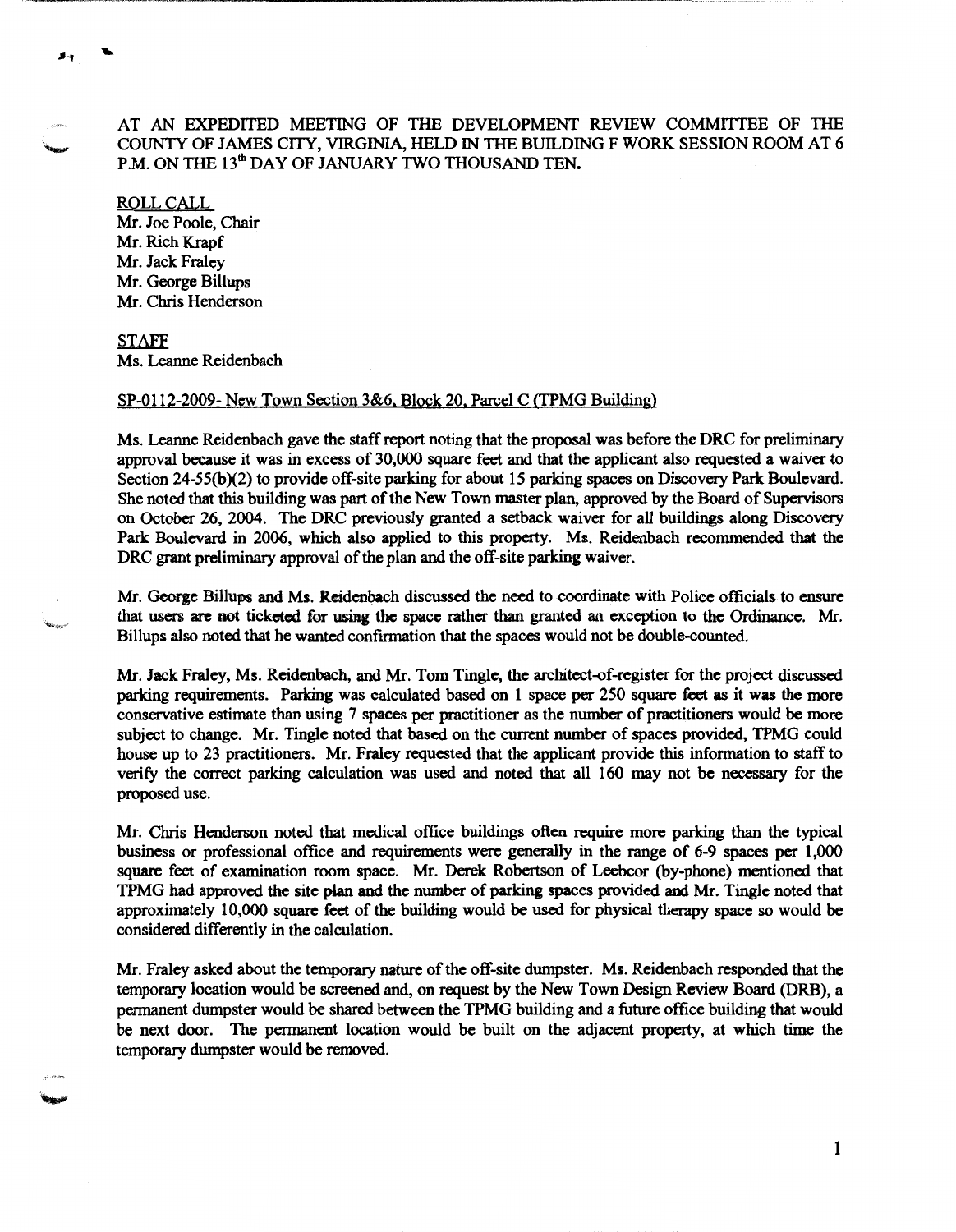Mr. Fraley questioned staff comment #17 and asked whether adequate parking lot lighting had been provided. Mr. Kenny Jenkins, project engineer from LandTech Resources, noted that the iso-footcandle diagram included a minor error but that a light had been provided.

Mr. Fraley asked about VOOT's comment to potentially relocate the entrance. Mr. Jenkins explained the nature of the comment and that the drop inlet would be relocated to accommodate the proposed entrance. Ms. Reidenbach confirmed that VOOT was comfortable with the proposed inlet relocation.

Mr. Fraley asked about pedestrian and vehicular connectivity in accordance with the new Comprehensive Plan. Ms. Reidenbach noted that there was already a sidewalk along Discovery Park: Boulevard and that the New Town master plan called for a pedestrian trail on the property behind the TPMG building. She also noted two areas where the TPMG parking lot could connect to the not-yet-constructed building on the adjacent property. Mr. Tingle stated that a preliminary plan had been designed for the adjacent property to show a 20,000 square foot building and parking and those vehicular connections were included.

Mr. Fraley asked whether the applicant was comfortable providing a 4-inch rather than a 3-inch water line as requested by JCSA and Mr. Jenkins confirmed. Mr. Fraley then asked whether the landscape planner had any comments. Ms. Reidenbach noted that he had approved the plan and that the DRB had also conceptually approved the plan as being in accordance with the Design Guidelines.

Mr. Rich Krapf asked whether additional LID features had been examined for this parcel. Mr. Jenkins noted that the dry swale and BMP system had been used in previous New Town projects so was known to work in this area. He noted that he considered an LID feature in the recreational area, but that the DRB recommended that it be relocated in order to provide some additional parking and to make sure the area would be usable for patients. Mr. Joe Poole also asked that every applicant look to preserve as many mature trees on the site as possible, though he knew that this was not applicable in this case because a soil stockpile was currently located on the cleared site.

Mr. Henderson asked about the 28% green area figure and Ms. Reidenbach confirmed that New Town was handled as a whole plan of development so the entire impervious area could not exceed 60%.

Mr. Henderson discussed adding a crosswalk between the building and the recreational area to create a safe crossing and Mr. Robertson thought it would not be a problem but noted that he would consult TPMG and include to crosswalk if possible. Mr. Henderson and Mr. Jenkins discussed Code Compliance comments regarding the number of van accessible handicap spaces and noted that the requirement could be met with minor adjustments to the site layout. Mr. Henderson said he wanted to malce sure that future buildings could take advantage on on-street parking if it is needed. He was particularly concerned in counting those spaces in front of the BMP. After noting that Sections 3&6 are not part of the shared parking plan, Ms. Reidenbach and Mr. Tingle clarified that even though the spaces are counted toward the parking requirements for the TPMG building, they would not be officially reserved so in practice, they would be shared and used by whatever user parked there first regardless of what building they were going to. Mr. Poole noted that he thought there was generally too much parking built for most uses in the County and Mr. Fraley received confirmation from Ms. Reidenbach that these spaces were being tracked and would not be double counted.

Mr. Henderson and Ms. Reidenbach discussed the need to submit a subdivision plat and agreed one would be approved to match the development plans prior to final approval of the TPMG building.

On a motion by Mr. Fraley and a second by Mr. Krapf, the DRC unanimously voted to recommend preliminary approval of SP-0112-2009, New Town Sections 3&6, Block 20, Parcel C (TPMG building)

2